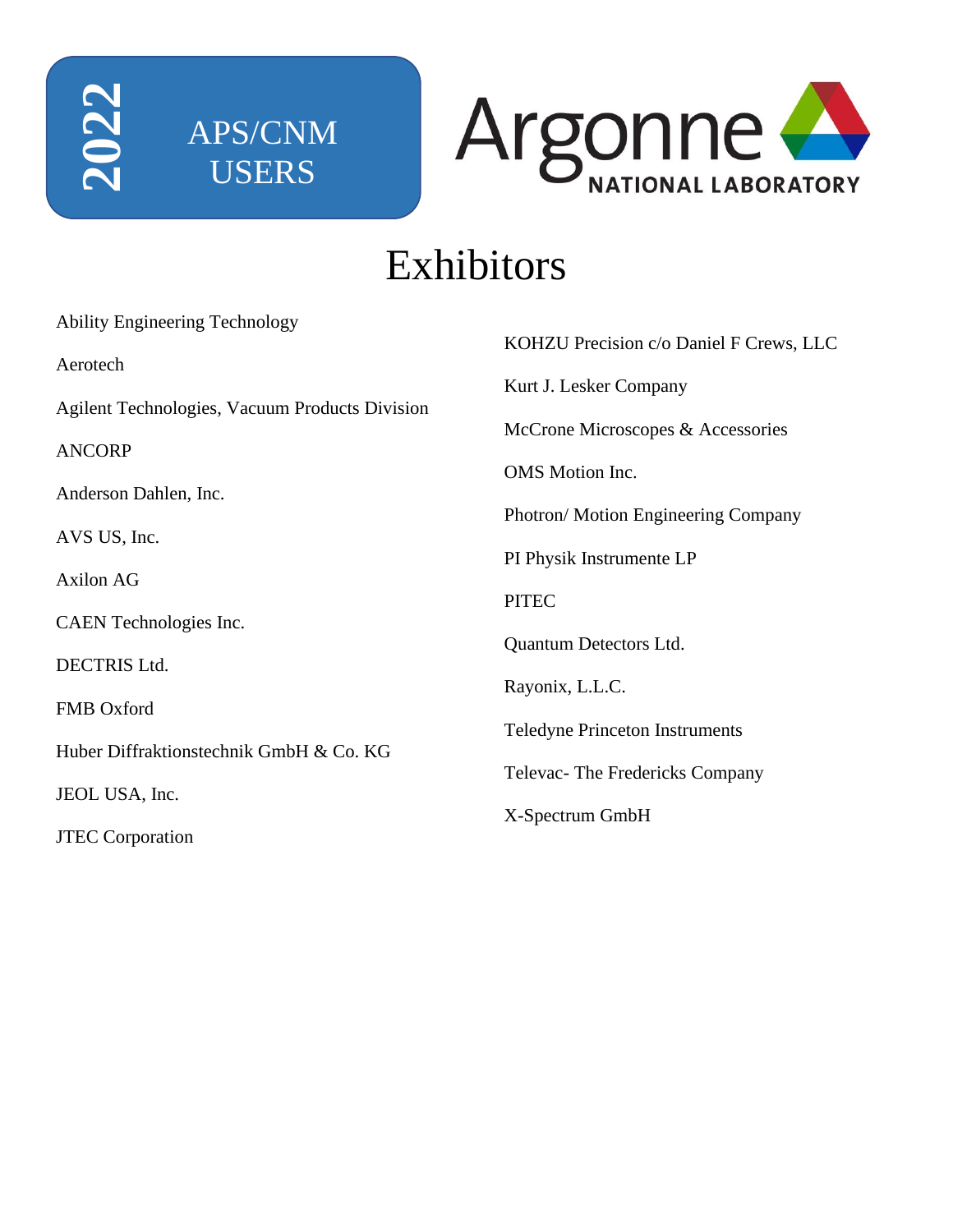### **Ability Engineering Technology**

16140 South Vincennes Ave. South Holland, IL 60473 Tel: (708) 331- 0025 <https://www.abilityengineering.com/>



Ability Engineering Technology, Inc., AET, is a multidisciplined engineering, design and manufacturing company specializing in providing engineered, cryogenic and process equipment and precision-machined parts for application within the energy, industrial, and scientific market segments. With more than 50 years of expertise in delivering engineered solutions to its global customer base, AET is known for its product quality, as well as its engineering versatility & creativity.

**Aerotech** 101 Zeta Drive Pittsburgh, PA 15238 Tel: (412) 963-7470 [https://www.aerotech.com](https://www.aerotech.com/)



Aerotech designs and manufactures best-in-class motion control and precision positioning systems for industry, government, science and research institutions. Our products and solutions solve customers' most difficult precision motion challenges. Standard product offerings include motion control platforms, drives, amplifiers, motors, positioning stages, actuators, hexapods, robots and light manipulation devices. Our custom equipment and engineering services range from purpose-built motion systems to turn-key machines developed specifically for unique applications. We specialize in superior accuracy and resolution, giving you high confidence in your results. With our micro- and nano-scale motion and position control solutions, you'll run diffraction, tomography, laminography and crystallography experiments – and collect data – more precisely, faster and easier than ever. Our high-resolution, high-accuracy sample positioning lowers the sphere of confusion for imaging experiments, and our multi-axis, highperformance motion controller delivers smooth velocity control, synchronized data collection and detector triggering. Choose from various vacuum prep configurations to meet the demands of your test requirements. From software to controls, our motion technology gives you the flexibility to adjust as your research needs evolve – all with minimal system integration. We also pre-configure and test your motion system, helping to get your research up and running faster.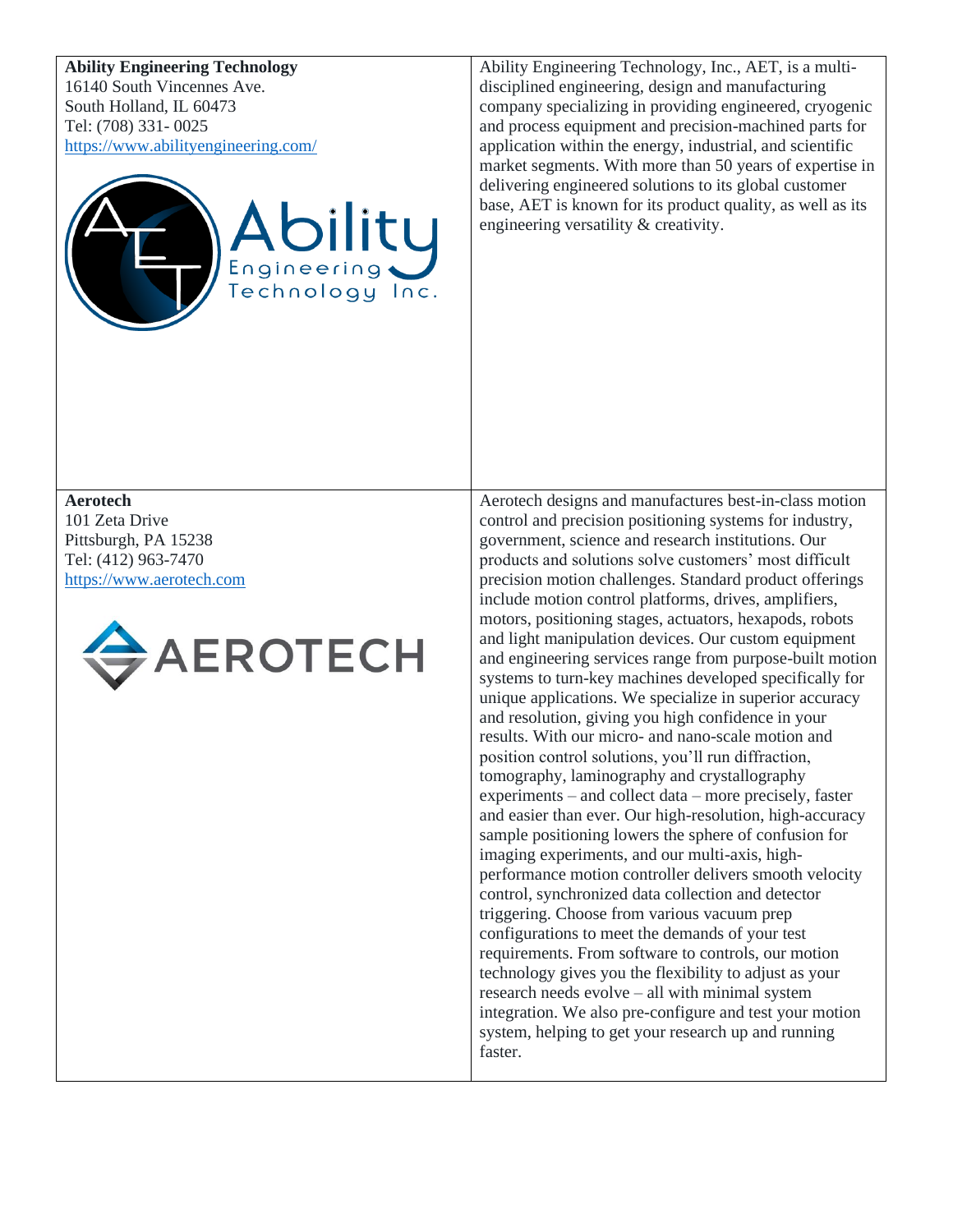| <b>Agilent Technologies, Vacuum Products Division</b><br>121 Hartwell Ave.<br>Lexington, MA 02421<br>Tel: (781) 860-5489<br>www.agilent.com/en/product/vacuum-technologies<br><b>Agilent</b><br><b>Trusted Answers</b> | Agilent Technologies, Vacuum Products Division Agilent<br>Technologies (formerly Varian, Inc.) offers complete<br>vacuum solutions for Ultra and Extreme High vacuum<br>applications for advance research centers. Product lines<br>include: Ion pumps, turbo-molecular pumps, dry<br>roughing pumps, gauging, hardware, leak detectors, and<br>custom pumping systems. Agilent offers unique expertise<br>in applications, support, system design and training to<br>integrate superior vacuum products into optimized<br>vacuum solutions.<br>Learn more at:<br>http://www.agilent.com/en/product/vacuum-technologies                                                                                                                                                                                                                          |
|------------------------------------------------------------------------------------------------------------------------------------------------------------------------------------------------------------------------|--------------------------------------------------------------------------------------------------------------------------------------------------------------------------------------------------------------------------------------------------------------------------------------------------------------------------------------------------------------------------------------------------------------------------------------------------------------------------------------------------------------------------------------------------------------------------------------------------------------------------------------------------------------------------------------------------------------------------------------------------------------------------------------------------------------------------------------------------|
| <b>ANCORP</b><br>707 SW 19th Ave.<br>Williston, FL 32696<br>Tel: (800) 352-6431<br>https://ancorp.com/<br>ANICORP                                                                                                      | Manufacturer of high and ultra-high vacuum components<br>since 1965 ANCORP offers an extensive line of vacuum<br>flanges fittings feedthroughs traps viewports valves<br>chambers and custom fabrications to researchers OEMs<br>and industrial users around the world. ANCORP products<br>are designed to meet or exceed the standards required by<br>our customers such as those involved with thin film<br>deposition surface analysis semiconductors laser devices<br>cryogenics and the aerospace industry. Our Product Lines<br>Include: High Vacuum Valves   ASA Flanges & Fittings  <br>Vacuum Feedthroughs   CF & Wire Seal Flanges &<br>Fittings   ISO Flanges & Fittings   Quick Disconnects  <br>Hybrid Adapters   Weldable Components   Glass<br>Components & Chamber Accessories   Roughing<br>Vacuum Components   Traps & Filters |
| <b>Anderson Dahlen, Inc.</b><br>6850 Sunwood Dr. NW<br>Reading, MN 55303<br>Tel: (763) 852-4700<br>https://andersondahlen.com/<br><b>Anderson Dahlening</b><br>A GRAY COMPANY                                          | Anderson Dahlen is a supplier of a wide range of custom-<br>built vacuum chambers from ultra-high vacuum (UHV)<br>chambers and weldments for vacuum systems to<br>moderate vacuum for industrial processes to extremely<br>high vacuum (XHV) for critical scientific study.<br>Production sizes can range from one-of-a-kind research<br>chambers for National Labs and Universities to<br>production volume chambers for world-class equipment<br>manufacturers. Our chambers have been used for a wide<br>variety of applications including: Epitaxial and Thin-film<br>Deposition Semiconductor Processing Surface Analysis<br>Mass Spectrometry Space Simulation Nuclear & Particle<br>Physics                                                                                                                                               |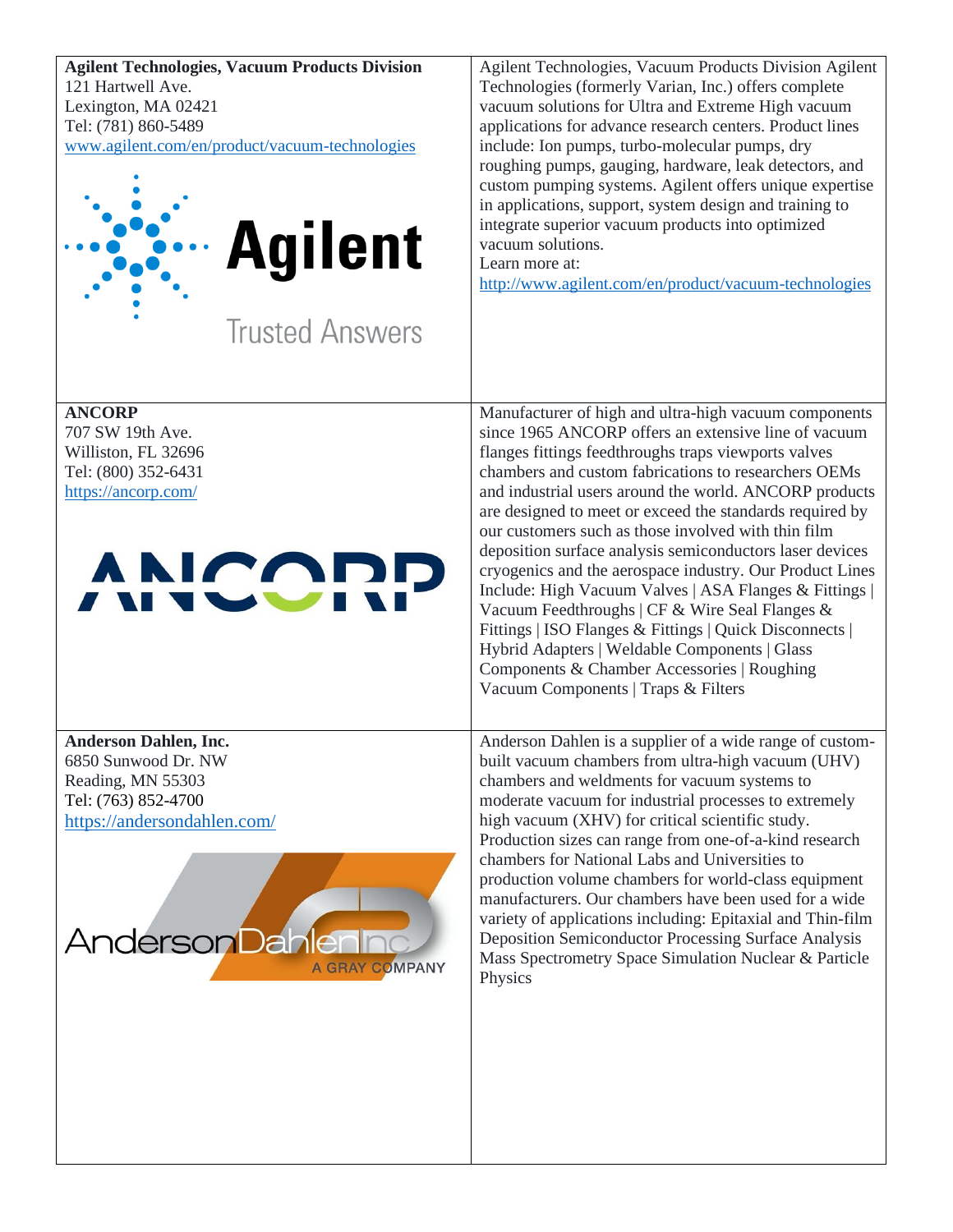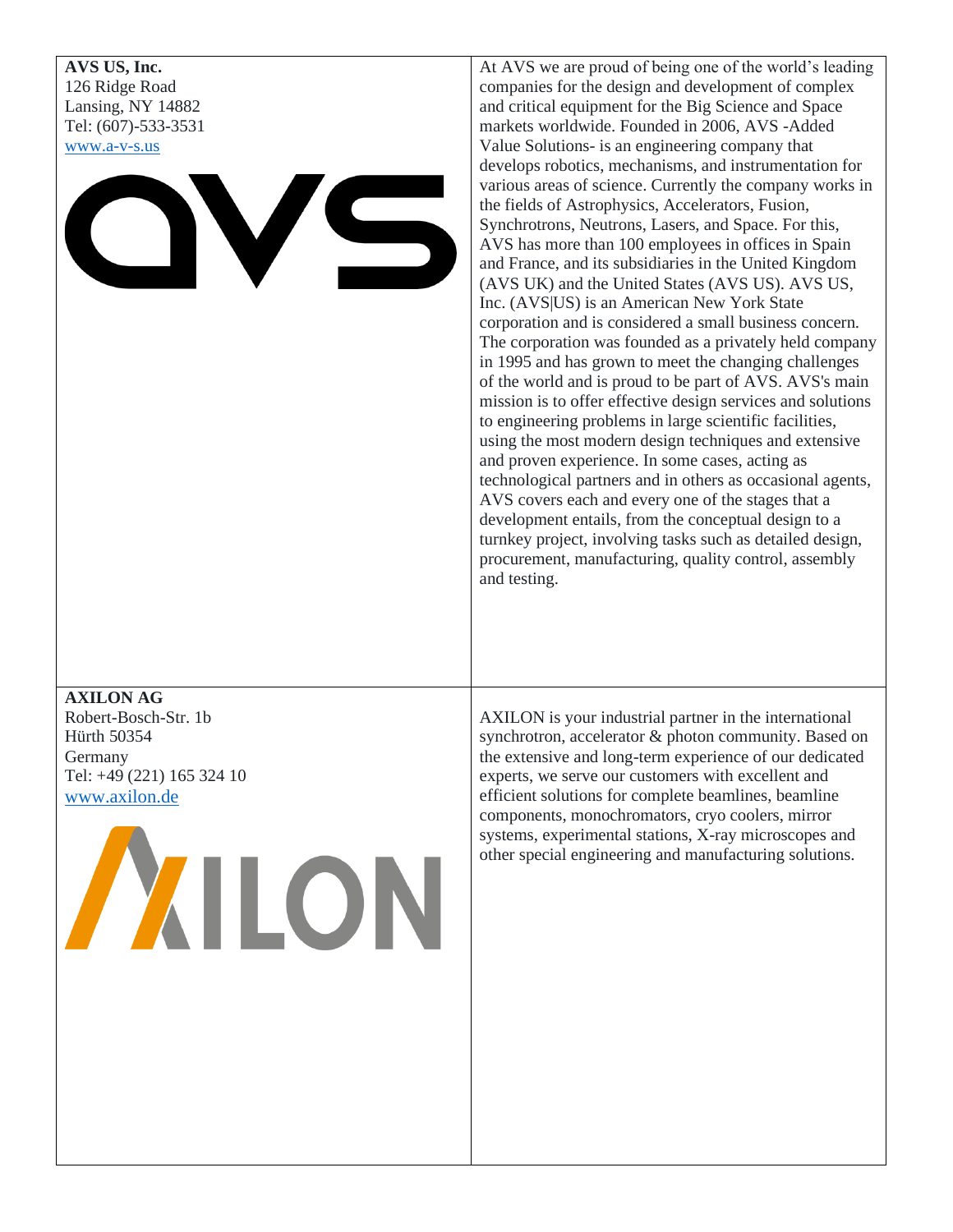| <b>CAEN Technologies Inc.</b><br>1 Edgewater St. Suite 101<br>Staten Island, NY 10305<br>718-981-0401<br>www.caentechnologies.com                                  | CAEN Technologies Inc. is the U.S. branch for CAEN<br>S.p.A. and CAEN ELS line of instrumentation,<br>supporting physicists with front-end electronics and<br>digitizers for nuclear physics, as well as photon beam<br>position controllers and magnet power supplies.                                                                                                                                                                                                                                                                                                                                                                                                                                                                                                                                     |
|--------------------------------------------------------------------------------------------------------------------------------------------------------------------|-------------------------------------------------------------------------------------------------------------------------------------------------------------------------------------------------------------------------------------------------------------------------------------------------------------------------------------------------------------------------------------------------------------------------------------------------------------------------------------------------------------------------------------------------------------------------------------------------------------------------------------------------------------------------------------------------------------------------------------------------------------------------------------------------------------|
| <b>ECAEN</b><br>Technologies Inc.                                                                                                                                  |                                                                                                                                                                                                                                                                                                                                                                                                                                                                                                                                                                                                                                                                                                                                                                                                             |
| <b>DECTRIS Ltd.</b><br>Taefernweg 1<br>Baden-Daettwil 5405<br>Switzerland<br>Tel: +056502137<br>www.dectris.com                                                    | DECTRIS develops and manufactures the most accurate<br>X-ray and electron cameras to spark scientific<br>breakthroughs around the world. While photographic<br>cameras capture visible light, DECTRIS cameras count<br>individual X-ray photons and electrons. We are located in<br>Switzerland, Japan, and the United States.                                                                                                                                                                                                                                                                                                                                                                                                                                                                              |
| DECTRIS<br>detecting the future                                                                                                                                    |                                                                                                                                                                                                                                                                                                                                                                                                                                                                                                                                                                                                                                                                                                                                                                                                             |
| <b>FMB</b> Oxford<br>Unit 1-4 Ferry Mills<br>Osney Mead, Oxford OX2 0ES<br><b>United Kingdom</b><br>Tel: +44(0) 1865 320300<br>www.fmb-oxford.com<br><b>JXFORD</b> | FMB Oxford is a recognized and established leader in the<br>supply of beamlines and beamline components to the<br>scientific community, specializing in the design,<br>assembly, test, installation, and commissioning of the<br>high value systems. With over 25 years' experience in the<br>global synchrotron industry, FMB has built an extensive<br>product range and continues to work with its customers<br>and other experts in the community to expand and<br>develop this range to provide new solutions capable of<br>supporting the increasing demands of the science.<br>Continual investment in new production, test, and design<br>facilities, together with the recruitment and development<br>of key staff, ensures that FMB Oxford remains at the<br>forefront of beamline system supply. |
| Huber Diffraktionstechnik GmbH & Co. KG<br>Sommerstrasse 4<br>Rimsting 83253<br>Germany<br>www.xhuber.com<br>▀▐▀▞▀▋▏<br>Diffraction and Positioning Equipment      | HUBER DIFFRACTION (Huber Diffraktionstechnik<br>GmbH $\&$ Co. KG) is a manufacturer of precise<br>positioning and diffraction equipment for laboratory<br>synchrotron and neutron applications. The all-in-house<br>manufacturing covers rotary stages (goniometers)<br>segment stages and linear stages of different size and load<br>capacity. The Huber standard stages can be widely<br>customized and combined to multi axis positioning<br>systems or complete diffractometers.                                                                                                                                                                                                                                                                                                                       |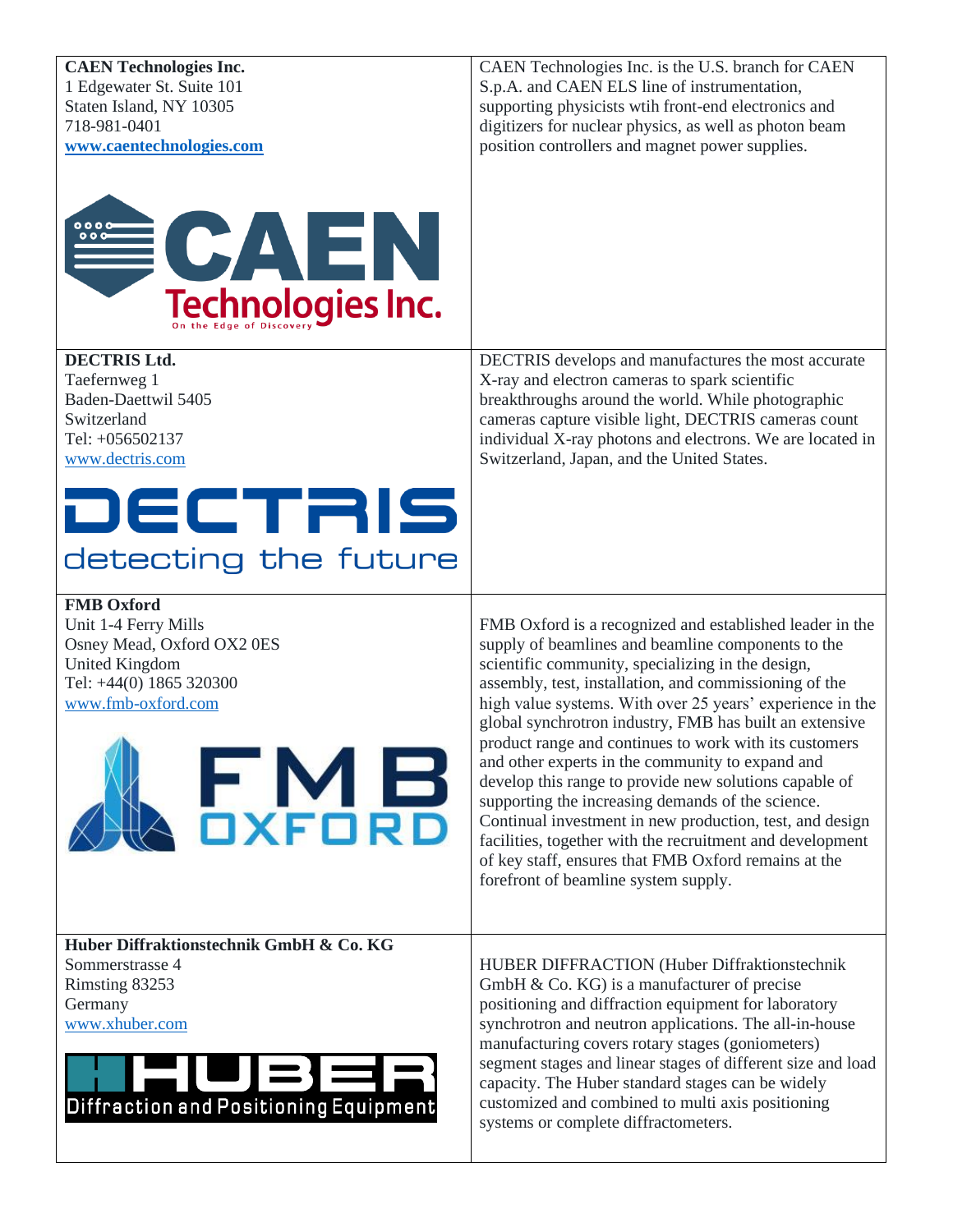| <b>JEOL USA, Inc</b><br>11 Dearborn Rd.<br>Peabody, MA 01960<br>Tel: (978) 536-2308<br>https://www.jeolusa.com/<br>JEDL                                                                                                                                         | Since 1949, the JEOL legacy has been one of outstanding<br>innovation in developing instruments used to advance<br>scientific research and technology. JEOL has over 70<br>years of expertise in the field of electron microscopy,<br>more than 60 years in mass spectrometry and NMR<br>spectrometry, and more than 50 years of e-beam<br>lithography leadership. JEOL USA, Inc., a wholly-owned<br>subsidiary of JEOL Ltd. Japan, was incorporated in the<br>United States in 1962. The primary business of JEOL<br>USA is sales of new instruments and peripherals and<br>support of a vast installed base of instruments throughout<br>the United States, Canada, Mexico, and South America.                                                                                                                                                                                                                                                                                                                                                |
|-----------------------------------------------------------------------------------------------------------------------------------------------------------------------------------------------------------------------------------------------------------------|-------------------------------------------------------------------------------------------------------------------------------------------------------------------------------------------------------------------------------------------------------------------------------------------------------------------------------------------------------------------------------------------------------------------------------------------------------------------------------------------------------------------------------------------------------------------------------------------------------------------------------------------------------------------------------------------------------------------------------------------------------------------------------------------------------------------------------------------------------------------------------------------------------------------------------------------------------------------------------------------------------------------------------------------------|
| <b>JTEC Corporation</b><br>2-5-38 Saito-Yamabuki<br>Ibaraki, 567-0086<br>Japan<br>Tel: 0726552786<br>https://www.j-tec.co.jp<br><b>AND STRECCORPORATION</b>                                                                                                     | At JTEC Corporation, we have been fabricating OSAKA<br>MIRROR's since 2005, using EEM, nano-fabrication, and<br>RADSI and MSI, nano-measurement, technologies of<br>Osaka University. The number of our X-ray Mirrors<br>delivered worldwide reached over one thousand. Learn<br>more about our fabrication and production technology,<br>our potentiality, and OSAKA MIRROR.                                                                                                                                                                                                                                                                                                                                                                                                                                                                                                                                                                                                                                                                   |
| <b>KOHZU Precision c/o Daniel F Crews, LLC</b><br>PO Box 2804<br>Evergreen, CO 80437-2804<br>Tel: 303-944-1082<br>https://dfcrews.com<br><b>EXOHZU</b><br><b>PRECISION MOTION SYSTEMS</b><br>WORLD-CLASS<br><b>MOTION SYSTEMS</b><br><b>DANIEL F CREWS, LLC</b> | Exclusive North America Distributor for: KOHZU<br>Precision Co. Ltd. was established in 1945 and<br>manufactures reliable high-end production quality cost<br>effective linear stages $(X XY)$ rotary axes $(R)$ vertical lift<br>stages (zed axis Z) stacked swivel or goniometer stages<br>(tip/tilt) for atmospheric cleanroom and vacuum<br>environments. Stages are available with manual<br>micrometers or stepper motors (motorized). KOHZU also<br>manufactures 3-axis & 6-axis alignment stations<br>metrology & synchrotron equipment.<br>https://www.kohzuprecision.com/i/<br>North America Sales Representative for:<br>LAB Motion Systems is a 15+ year-old company that is a<br>world-class manufacturer of air bearing products: nano-<br>precision rotary stages linear stages and complex multi-<br>axis systems. LAB's RT150U with sub-20nm motion<br>errors is a world-class industry leading stage. One of<br>LAB's industry advantage is high-performance in<br>compact form factors.<br>https://www.labmotionsystems.com/ |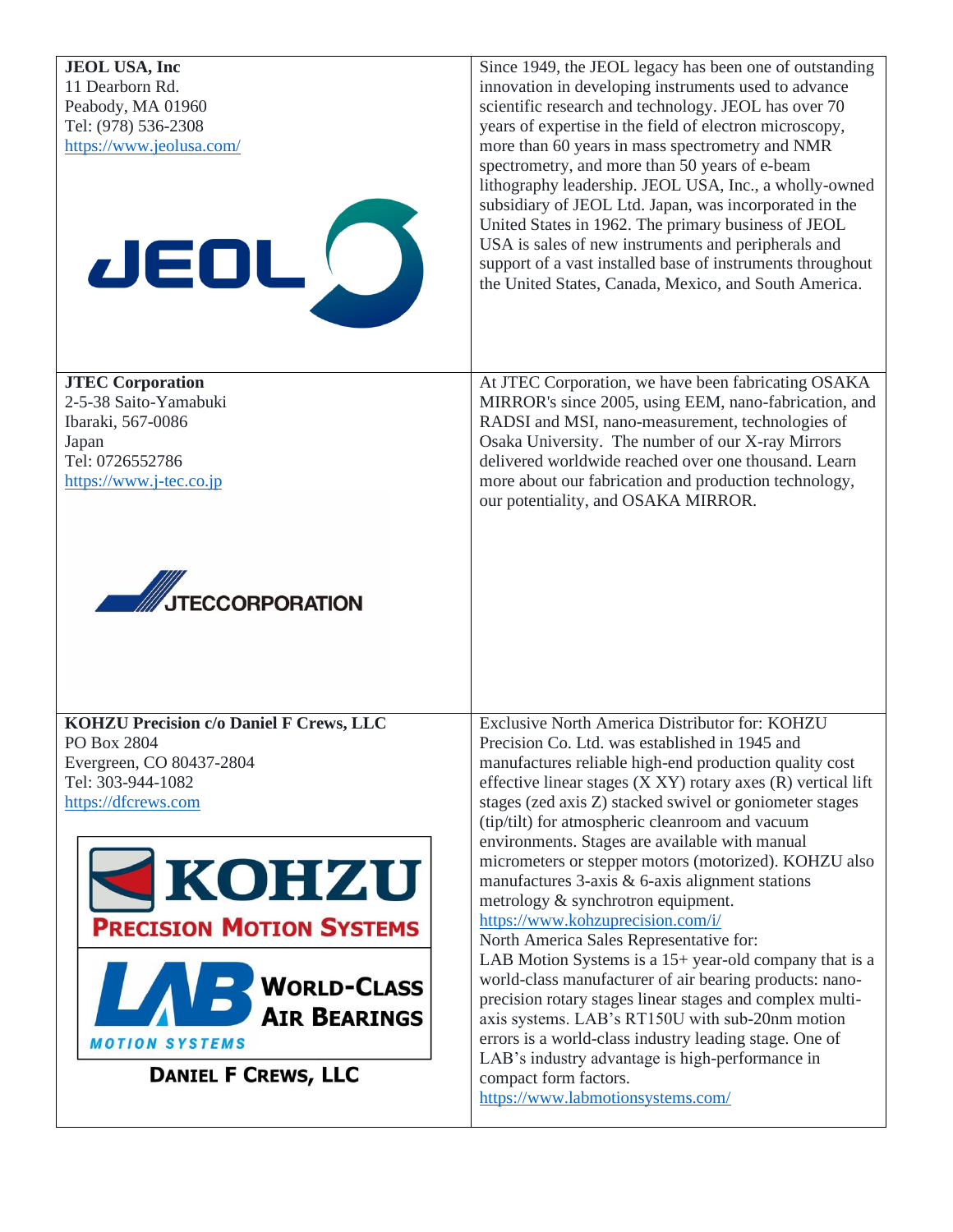**Kurt J. Lesker Company** 1925 Route 51 Jefferson Hills, PA 15025 Tel: 412-387-9200 <https://www.lesker.com/index.cfm>

# Kurt J. Lesker

We are a global leader in plasma and thin film deposition technology and vacuum coating. Complete solutions with expertise in magnetron sputtering, electron beam deposition and thermal evaporation, organic electronics, and atomic layer deposition (ALD) for your research challenges. Extensive global inventory of: sputtering targets and evaporation materials available for same-day shipment; TORUS® magnetron sputtering sources; and HiPIMS IMPULSE power supplies. Visit lesker.com for all your vacuum components: pumps/oils, vacuum hardware/components, and custom manufactured vacuum chambers. High quality sample motion and manipulation devices from UHVD Design Ltd. Try our free VacuCAD file downloading service and our Chamber BuilderTM program.

**McCrone Microscopes & Accessories** 850 Pasquinelli Drive Westmont, IL 60559 Tel: 630-887-7100 [www.mccrone.com](http://www.mccrone.com/)



The McCrone Group is internationally recognized as a world leader microscopy and microanalysis and includes McCrone Associates McCrone Microscopes & Accessories and Hooke College of Applied Sciences. McCrone Associates Inc. is focused on solving the most difficult materials and particle identification problems along with the day-to-day analysis needs of clinical laboratories scientific researchers business organizations and government agencies worldwide. McCrone Microscopes & Accessories LLC is the authorized dealer for Nikon microscopes Linkam high temperature and Xray stages including the new Modular Force stage the new JEOL JCM-7000 benchtop SEM with EDS HiROX Digital Microscope Systems digital imaging systems and a variety of laboratory supplies. The technical sales representatives at McCrone Microscopes are trusted advisors to scientists worldwide. Hooke Hooke College of Applied Sciences provides education and training to scientists worldwide specializing in online microscopy instruction. Topics covered include light and electron microscopy spectroscopy sample preparation chemistry and laboratory safety and image analysis.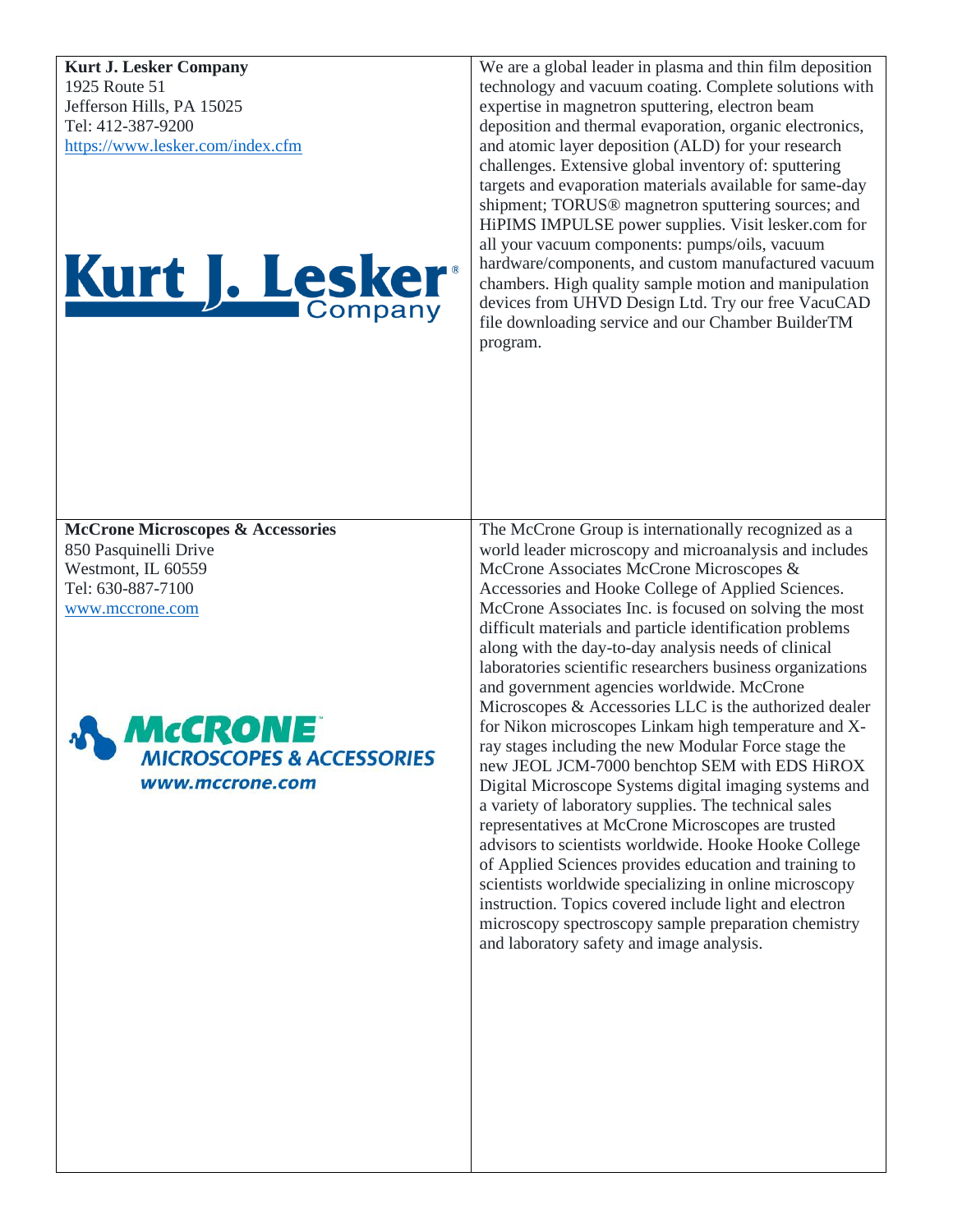**OMS Motion Inc.** 15201 NW Greenbrier Pkwy, Suite B1 Beaverton, OR 97006 Tel: (503) 629-8081 www.OMSmotion.com



### **Photron**

9520 Padgett Street, Suite 100 San Diego, CA 92126 Tel: 858-684-3555 [www.photron.com](http://www.photron.com/)



OMS Motion has been producing motion controls for 40 years. Originally founded in the early 80's as Oregon Micro Systems, OMS developed patented technology that provides advantages in the motion control industry. The core products include multi-axis controllers up to 10 axes, fully coordinated and synchronized, as well as single-axis integrated drive/controllers. OMS Motion has the experience, proven reliability and performance that has gained the confidence of engineers and scientists worldwide. OMS Motion found success in markets around the world, including semiconductor equipment, lab automation and life science instruments, factory automation, large- and small-scale research facilities/projects, astronomy research and others. Currently there are OMS products in use around the world, on every continent and several countries, supporting mission critical applications. OMS products are proven and help enable the creation of great products and processes. OMS Motion's products were designed to be easy to commission while providing superior performance. The use of advanced components allows OMS to avoid excess overhead and produce very effective performance. The company's strong commitment to their customers success has manifested the support of some individual product applications for more than 28 years, which is no easy task. OMS Motion firmly believes in doing the right thing, which is a testament to how they have had 40-years of success.

Photron was founded in 1974 to provide manufacturing, sales, and service for state-of-the-art professional film and video equipment used to capture thousands of highresolution images for playback and analysis. Photron has continually expanded their product line to aid in the advancement of photo optics and electronic technologies furthering research and development in the areas of digital imaging and slow-motion analysis. Markets include microfluidics, military testing, aerospace engineering, automotive, broadcast, particle image velocimetry (PIV), digital image correlation (DIC), ballistics testing, and more.

Motion Engineering Company (MEC) is located in Westfield, IN and is the authorized Distributor for Photron high speed camera systems in the Midwest. As such, we offer Sales, Rental and on-site Service for a wide range of products, applications and budgets. Motion Engineering Company was founded in 1986 and provides turnkey, high speed imaging solutions for manufacturing, R&D, automotive, military and academic applications in Illinois, Indiana, Iowa, Kentucky, Michigan, Minnesota, Missouri, Nebraska, Ohio and Wisconsin. Physical Location: Motion Engineering Company, 17338 Westfield Park Road, Suite 4 Westfield, IN 46074 [www.highspeedimaging.com](http://www.highspeedimaging.com/)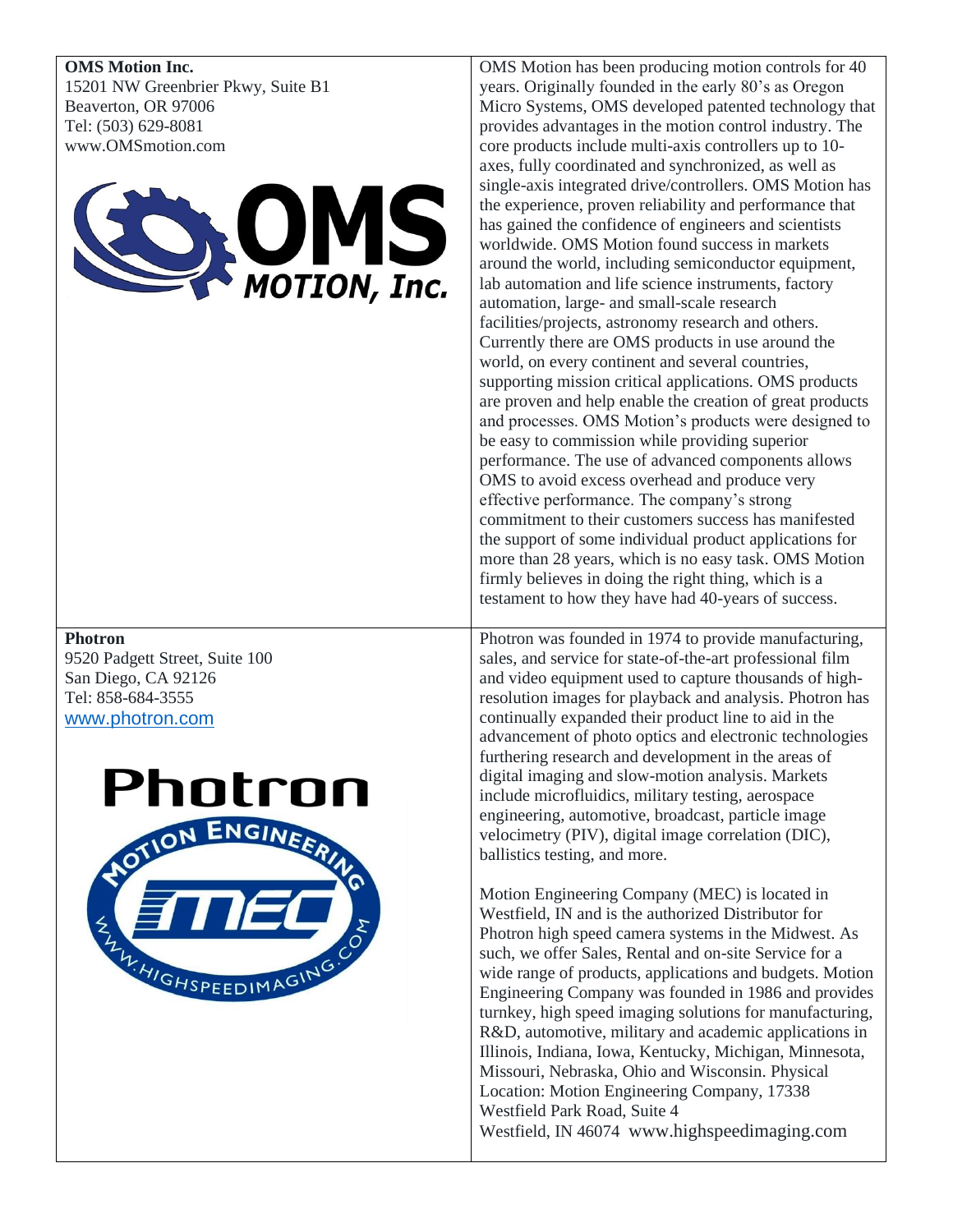| PI Physik Instrumente LP<br>16 Albert Street<br>Auburn, MA 01501<br>Tel: 508-832-3456<br>www.pi-usa.us<br>IP II                                                                       | Global Leader in Fast Photonics / Fiber Optical<br>Alignment Stages High Precision Motion Controllers Fast<br>Laser Beam Steering Devices. High-Speed Alignment<br>Algorithms and Fast Motion Systems provide to 100X<br>higher Throughput. Products: Nanopositioning Stages<br>Precision Automation Systems Gantries Hexapods Air<br>Bearings Piezo Motors Steering Mirrors Flexure Stages<br>Rotary Stages Controllers.                                                                                                                                                                                                                                                                                                                                                                                                                                                                                                                                                                                                                                                                                                                                                          |
|---------------------------------------------------------------------------------------------------------------------------------------------------------------------------------------|------------------------------------------------------------------------------------------------------------------------------------------------------------------------------------------------------------------------------------------------------------------------------------------------------------------------------------------------------------------------------------------------------------------------------------------------------------------------------------------------------------------------------------------------------------------------------------------------------------------------------------------------------------------------------------------------------------------------------------------------------------------------------------------------------------------------------------------------------------------------------------------------------------------------------------------------------------------------------------------------------------------------------------------------------------------------------------------------------------------------------------------------------------------------------------|
| <b>PITEC</b><br>Rua Walter Hadler, S/N (Soma Building)<br>Cidade Universitaria,<br>Campinas/SP 13083-837<br><b>Brazil</b><br>Tel: +55 19 40421992<br>https://www.pitec.co/<br>TTEC    | Pitec is an imaging system company specialized in the<br>design and integration of semiconductor detectors for<br>high-performance X-ray applications. Pitec has a<br>complete line of photon-counting hybrid pixel detectors<br>for synchrotron applications.                                                                                                                                                                                                                                                                                                                                                                                                                                                                                                                                                                                                                                                                                                                                                                                                                                                                                                                     |
| <b>Quantum Detectors Ltd</b><br>R103 RAL, Fermie Avenue<br>Harwell, Oxford OX11 0QX<br>United Kingdom<br>Tel: +44 (0) 1235 632047<br>www.quantumdetectors.com<br>Quantum<br>DETECTORS | Quantum Detectors was founded in 2007, a technology<br>spin-out from the Science & Technology Facilities<br>Council (STFC) and Diamond Light Source (DLS), the<br>UK's synchrotron radiation facility. Our core mission<br>was a clear one. Make our cutting-edge technology<br>accessible to the global science community. And that's<br>what we've done. The company today is a market-leading<br>provider of advanced direct electron detectors and<br>readout solutions employed in TEM and synchrotron<br>radiation facilities throughout the world. Serving<br>scientific and commercial research sectors, we have<br>gained a reputation for customer service and support with<br>our lifetime product care, continuous product<br>improvement and bespoke solution capability. Quantum<br>Detectors is now recognized as being at the forefront of<br>4D STEM analysis, having the largest installed base of<br>DEDs supporting all major TEM brands, including<br>Hitachi, JEOL and Thermo Fisher Scientific. And with<br>several hundred installations operational in the field, our<br>readout systems are leading the way in accessing high-<br>quality beamline data. |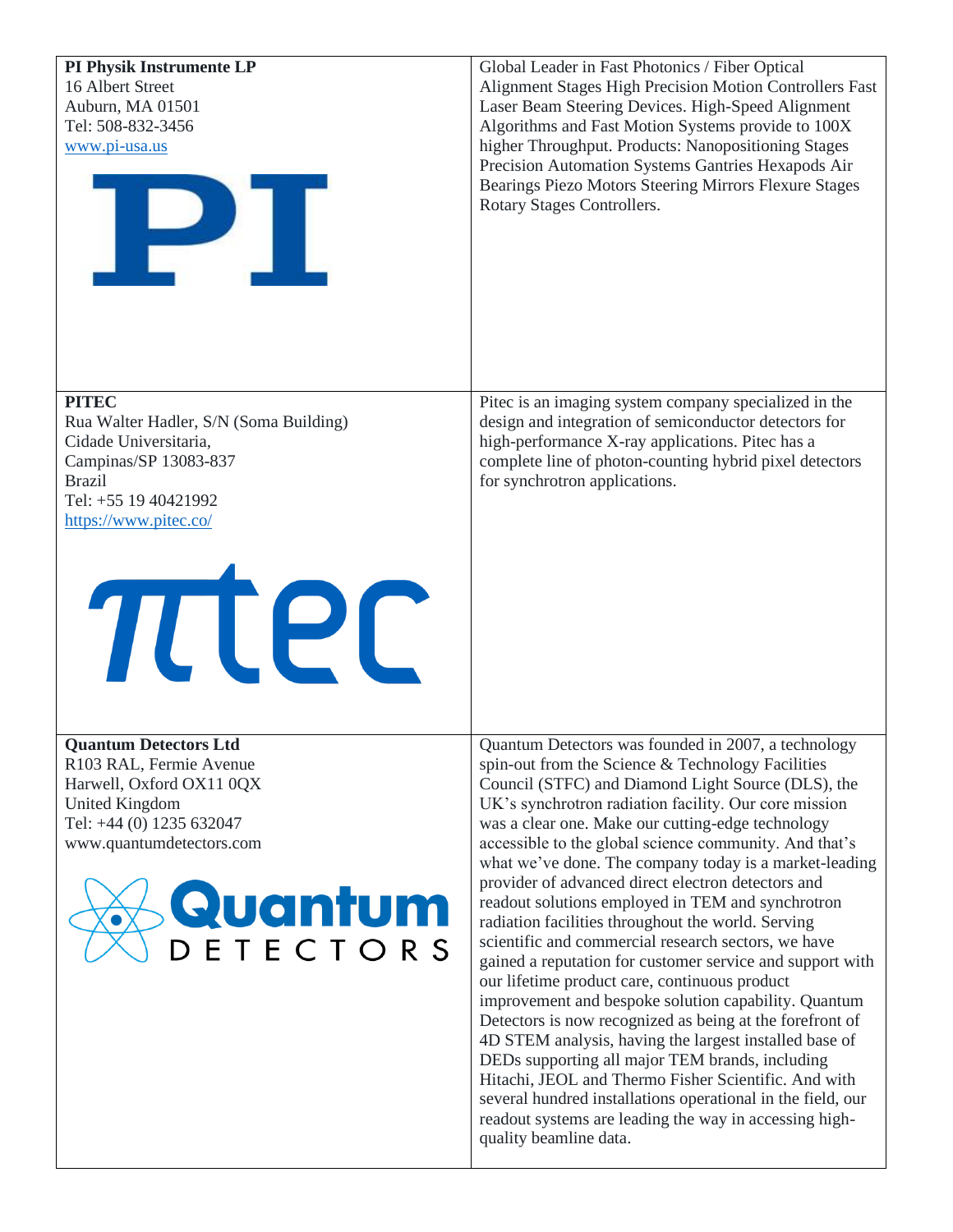| Rayonix, L.L.C.<br>1880 Oak Ave., Suite 120<br>Evanston, IL 60201<br>Tel: (847) 869-1548<br>https://www.rayonix.com/<br><b>THE STATE OF A CONSUMINATION CONSUMER</b>                                                         | Rayonix L.L.C. integrating Rayonix HS (High-Speed) X-<br>ray detectors, now offer geometries for XFEL<br>applications which allow the direct beam to pass through.<br>Other geometries are useful for simultaneous<br>SAXS/WAXS data collection. Rayonix has two new ultra<br>high speed pixel array X-ray detectors with special<br>features to support pump-probe experiments, 2-color<br>experiments and gain-switching for XFEL applications<br>under development. Input from scientists is welcome.                                                                                                                                                                                                                        |
|------------------------------------------------------------------------------------------------------------------------------------------------------------------------------------------------------------------------------|---------------------------------------------------------------------------------------------------------------------------------------------------------------------------------------------------------------------------------------------------------------------------------------------------------------------------------------------------------------------------------------------------------------------------------------------------------------------------------------------------------------------------------------------------------------------------------------------------------------------------------------------------------------------------------------------------------------------------------|
| <b>Teledyne Princeton Instruments</b><br>3660 Quakerbridge Road<br>Trenton, NJ 08619<br>Tel: (609) 587-9797<br>https://www.princetoninstruments.com/<br>TELEDYNE<br>PRINCETON INSTRUMENTS<br>Everywhereyoulook <sup>**</sup> | Teledyne Princeton Instruments (TPI), a business unit of<br>Teledyne Digital Imaging US, Inc, designs and<br>manufactures high-performance CCD, sCMOS, ICCD,<br>EMCCD, emICCD, and InGaAs cameras; spectrographs;<br>and optics-based solutions for the scientific research,<br>industrial imaging, and OEM communities. We take pride<br>in partnering with our customers to solve their most<br>challenging problems in unique, innovative ways.                                                                                                                                                                                                                                                                              |
| <b>Televac - The Fredericks Company</b><br>2400 Philamont Ave.<br>Huntingdon Valley, PA 19006<br>Tel: 215-947-2500<br>https://www.frederickscompany.com<br>ETELEVA <del>C</del><br>THE FREDERICKS COMPANY                    | The Fredericks Company manufactures high-quality<br>vacuum sensors gauges and control instrumentation under<br>the Televac brand. We offer full range vacuum<br>measurement solutions for national labs and high energy<br>physics including industry-leading cold cathode gauges<br>with high bakeout temperatures and quick ignition at<br>UHV. We guarantee customer satisfaction, and our "not<br>too big not too small" operation is what enables us to<br>offer a true partnership experience. Covering the entire<br>practical vacuum range our products deliver rapid<br>response vacuum readings and superior sensitivity. For<br>more information visit www.frederickscompany.com or<br>call us at $+1$ 215-947-2500. |